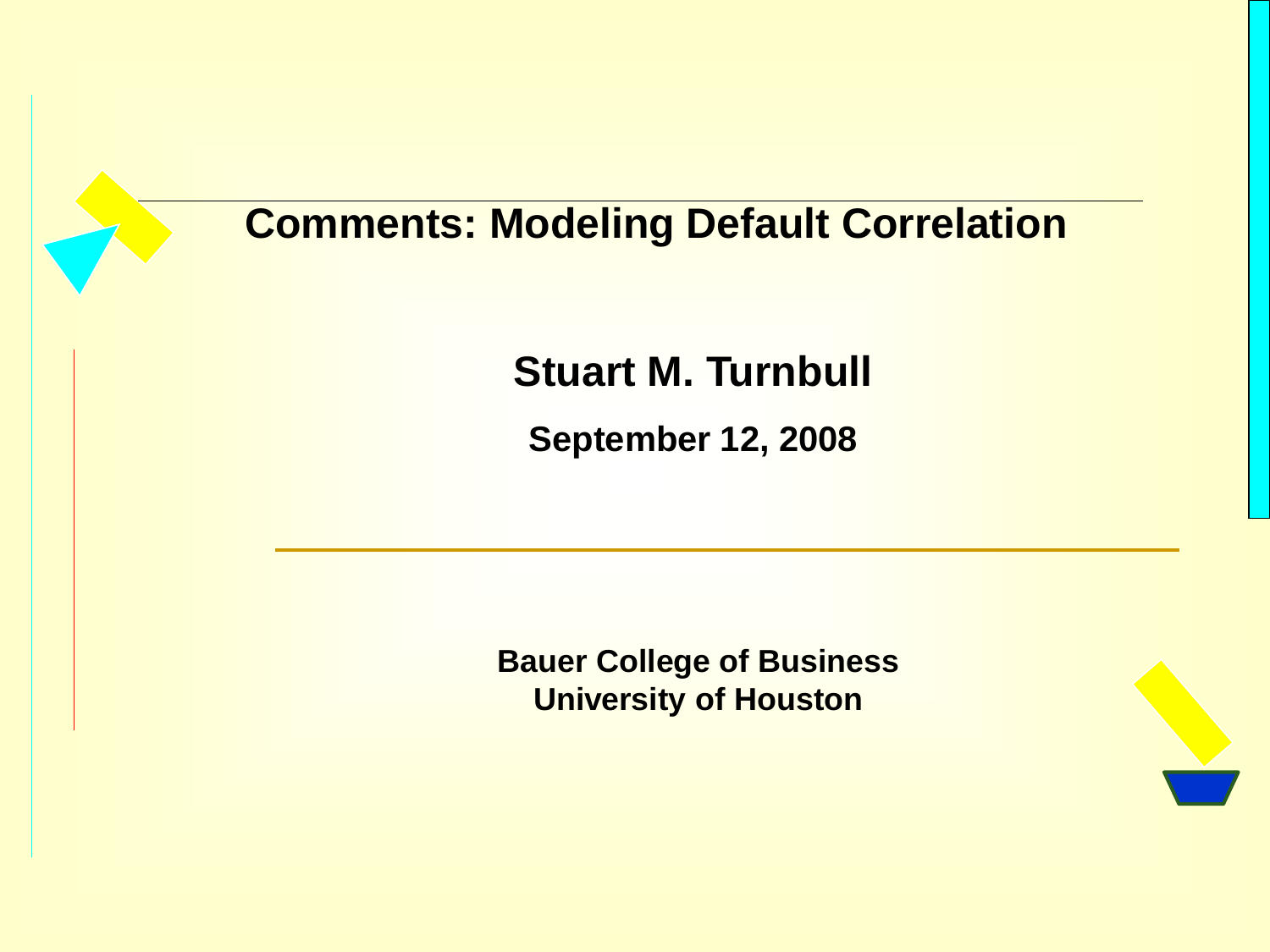#### **Outline of Presentation**

- 1. The importance of the topic
- 2. The paper
- 3. Questions
- 4. Modeling default dependence: structural approach and reduced form.
	- 1. Normal copula
	- 2. Five year average intensities.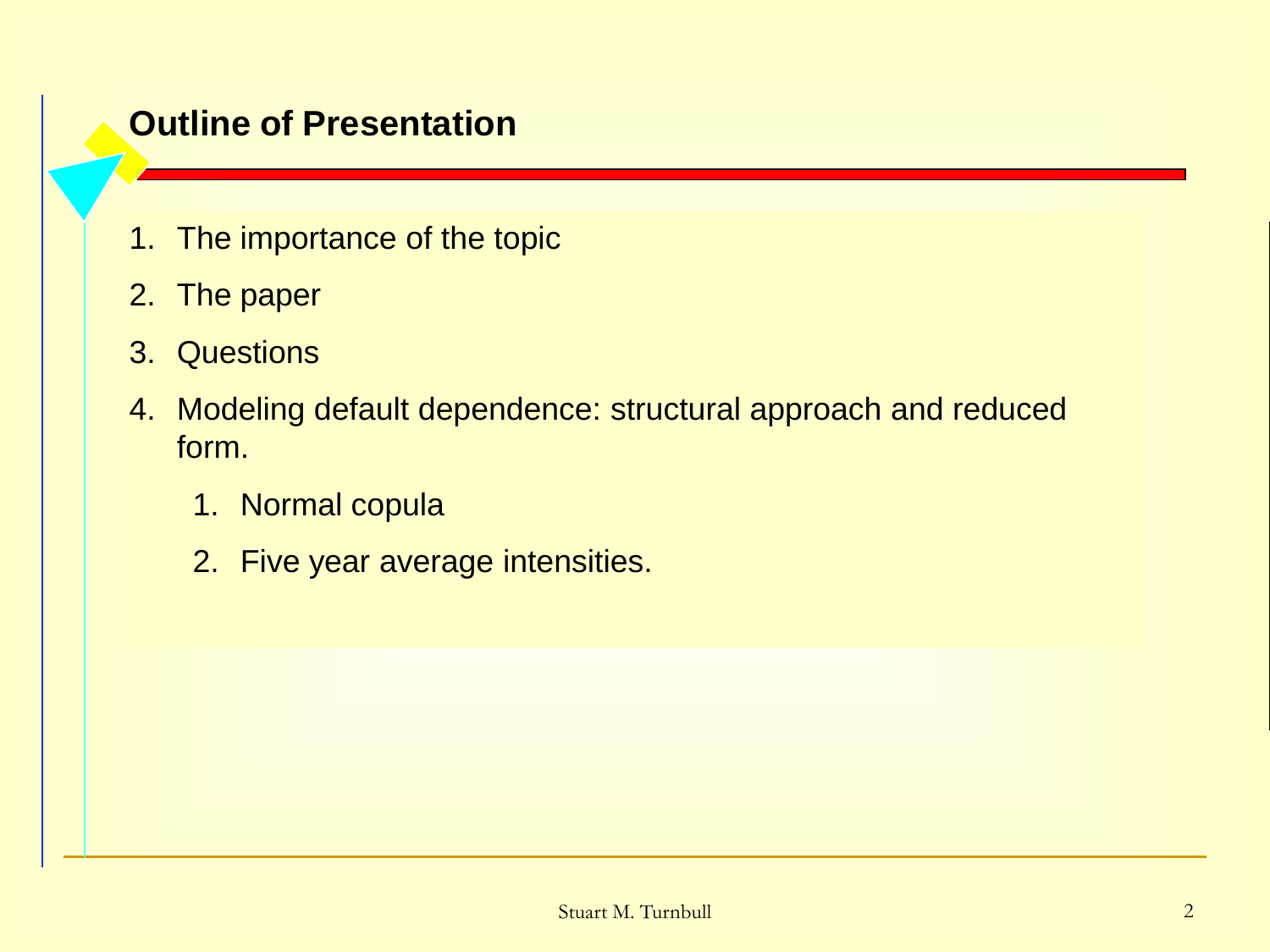The modeling of default dependence is critical both for risk management and for pricing credit structures.

In risk management it is well known that a small change in default correlation can have a major impact on the value-at-risk.

For pricing different types of credit structures, such as collateralized debt obligations, it is well known that a small change in default correlation can have a major impact on the prices of different tranches.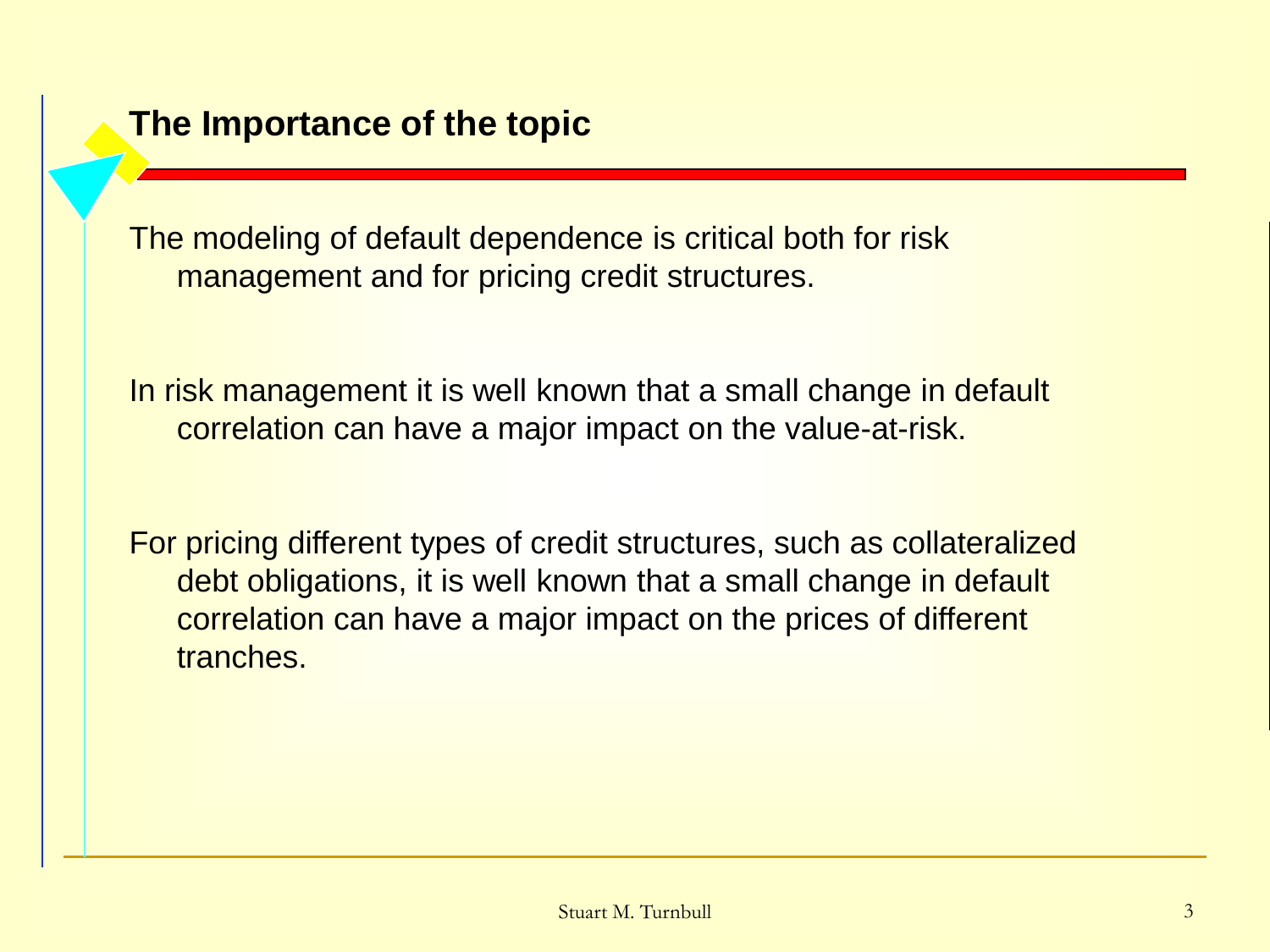The critical issue is the modeling of default dependence. For n obligors, we want to specify the joint distribution of the stopping times. This is a non trivial issue.

For example, a low interest rate environment generates a search for yield enhancement. This generates demand for the securitization of high yield assets, such as subprime mortgages, auto loans, and credit cards. A decline of lending standards, failure to use up-date data, declining house prices generates a increase in delinquencies. This eventually lends to closing of asset markets closing, tighter credit conditions, home builders defaulting, banks failing etc. How do you model this type of outcome?

If a competitor fails, is that good news or bad?

Not withstanding the importance of the modeling default dependence, there is little to guide us to an appropriate methodology.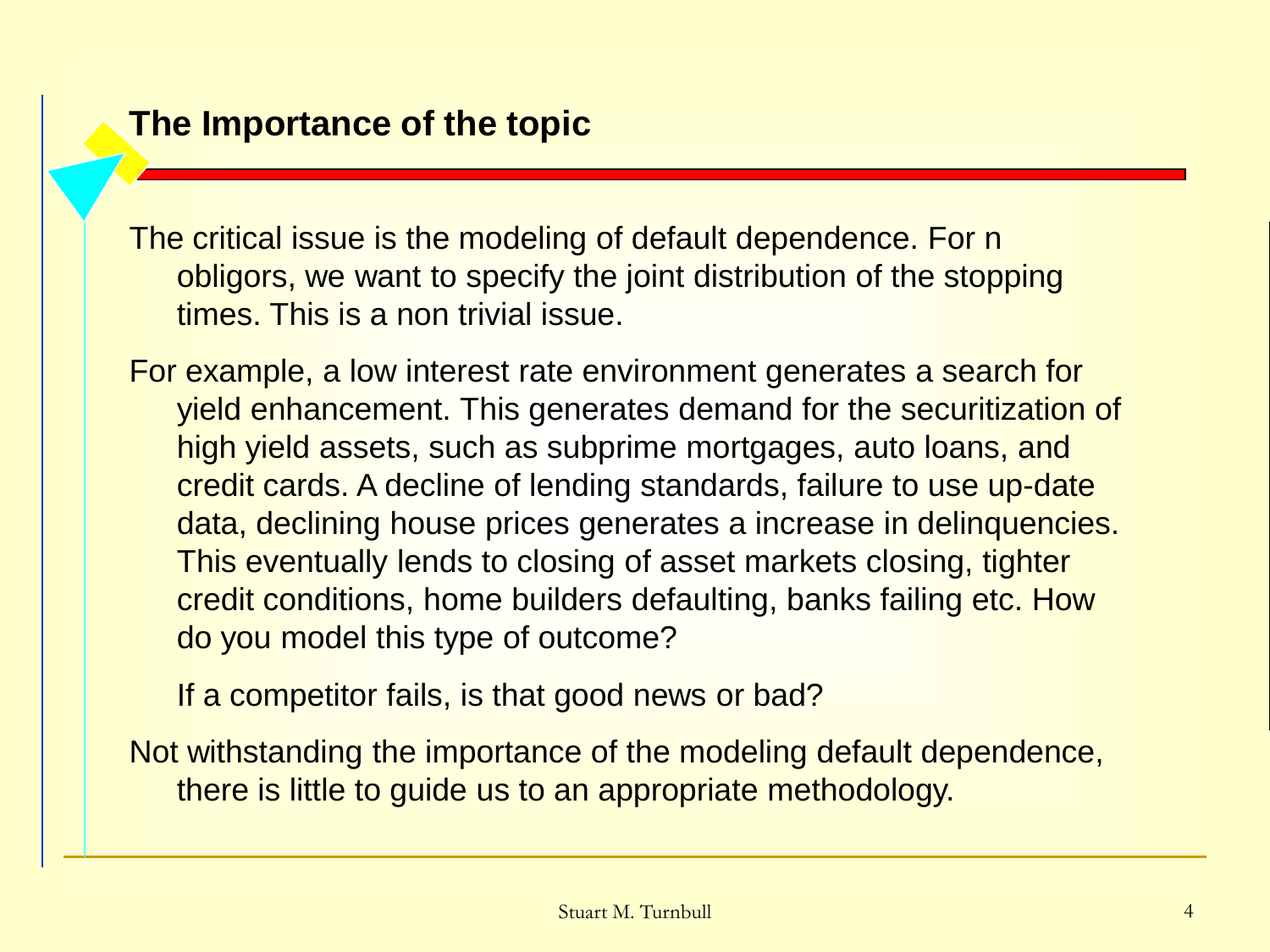# **Contributions**

This paper examines the properties of three measure of correlation

- 1. Base correlation, assuming a normal copula;
- 2. The correlation of an implied year average intensity function
- 3. Equity return correlation.

They find that all three measures are time varying and there is significant correlation between the measures.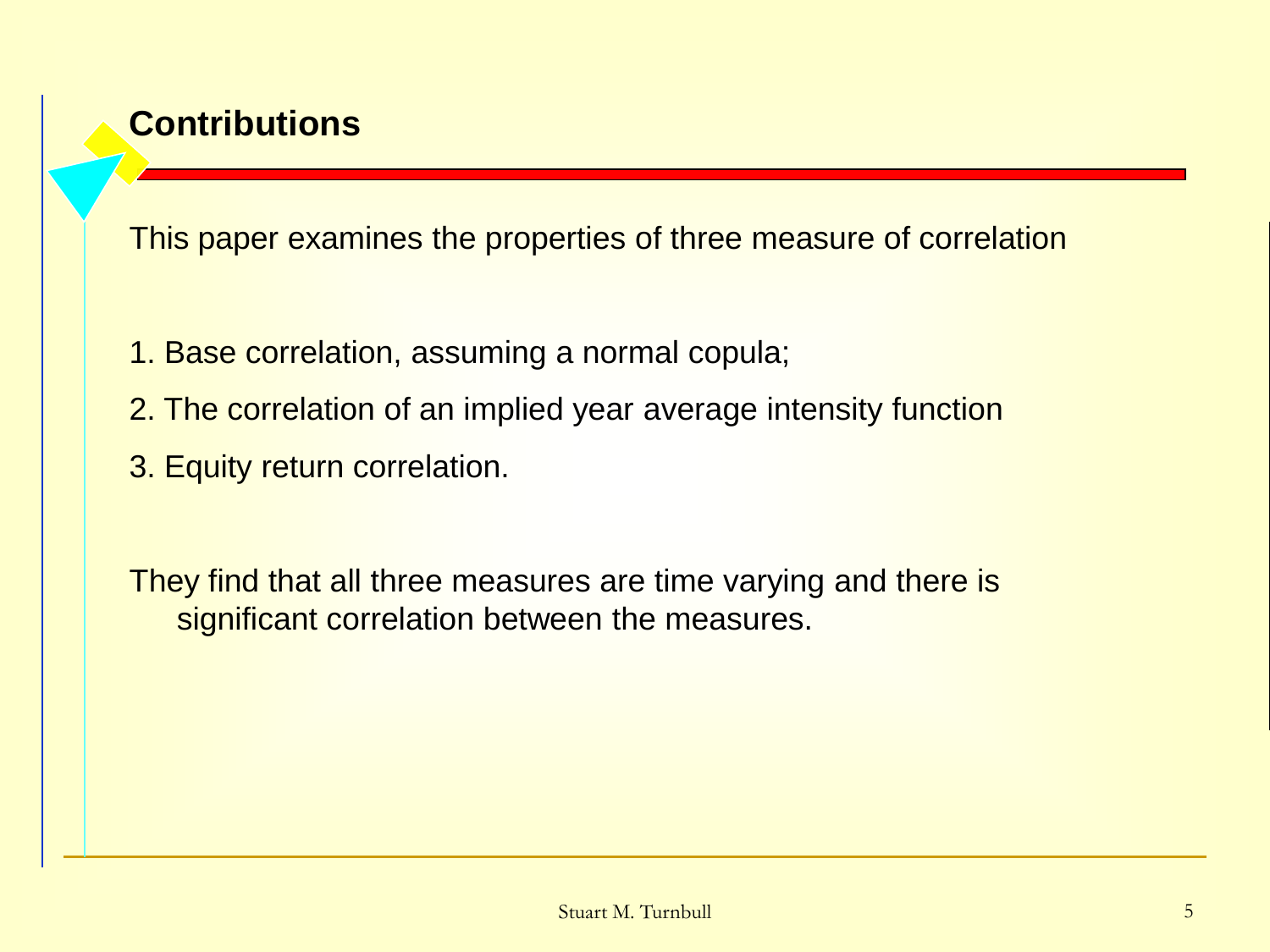

3. Why are the different measures correlated? The authors provide

empirical evidence that they are related, but never explain why.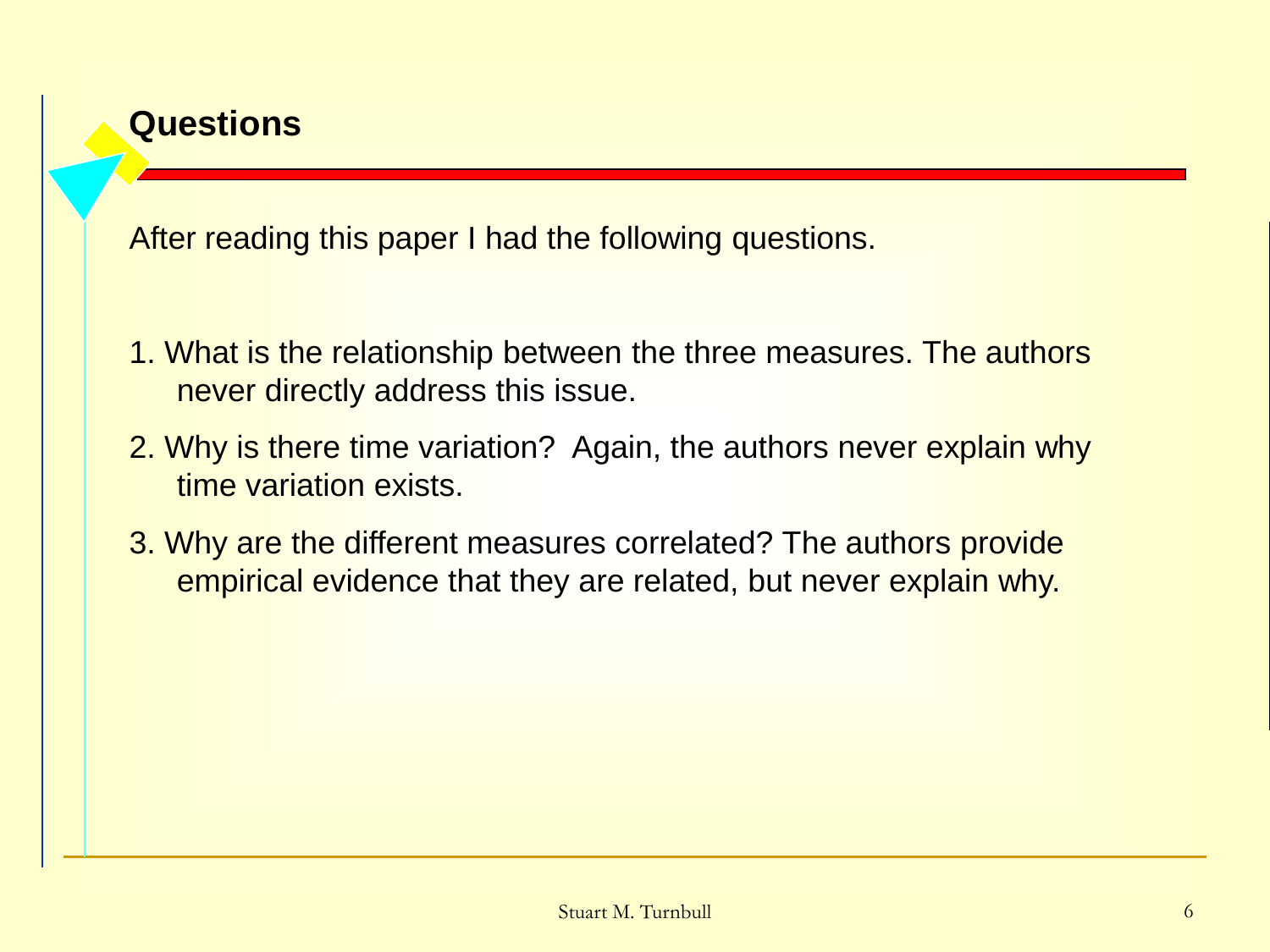Two approaches have been employed: structural models and starting with Merton (1974) and Black and Cox (1976) and reduced form starting with Jarrow and Turnbull (1992, 1995) and Lando (1994).

The Merton model provides the foundation for the modeling of default dependence in CreditMetrics and in the pricing of structural products, as will be explained.

Lando (1994) introduced modeling the intensity function as a Cox process. One of the properties of Cox processes is that if you condition on the path of the covariates, then you have conditional independence.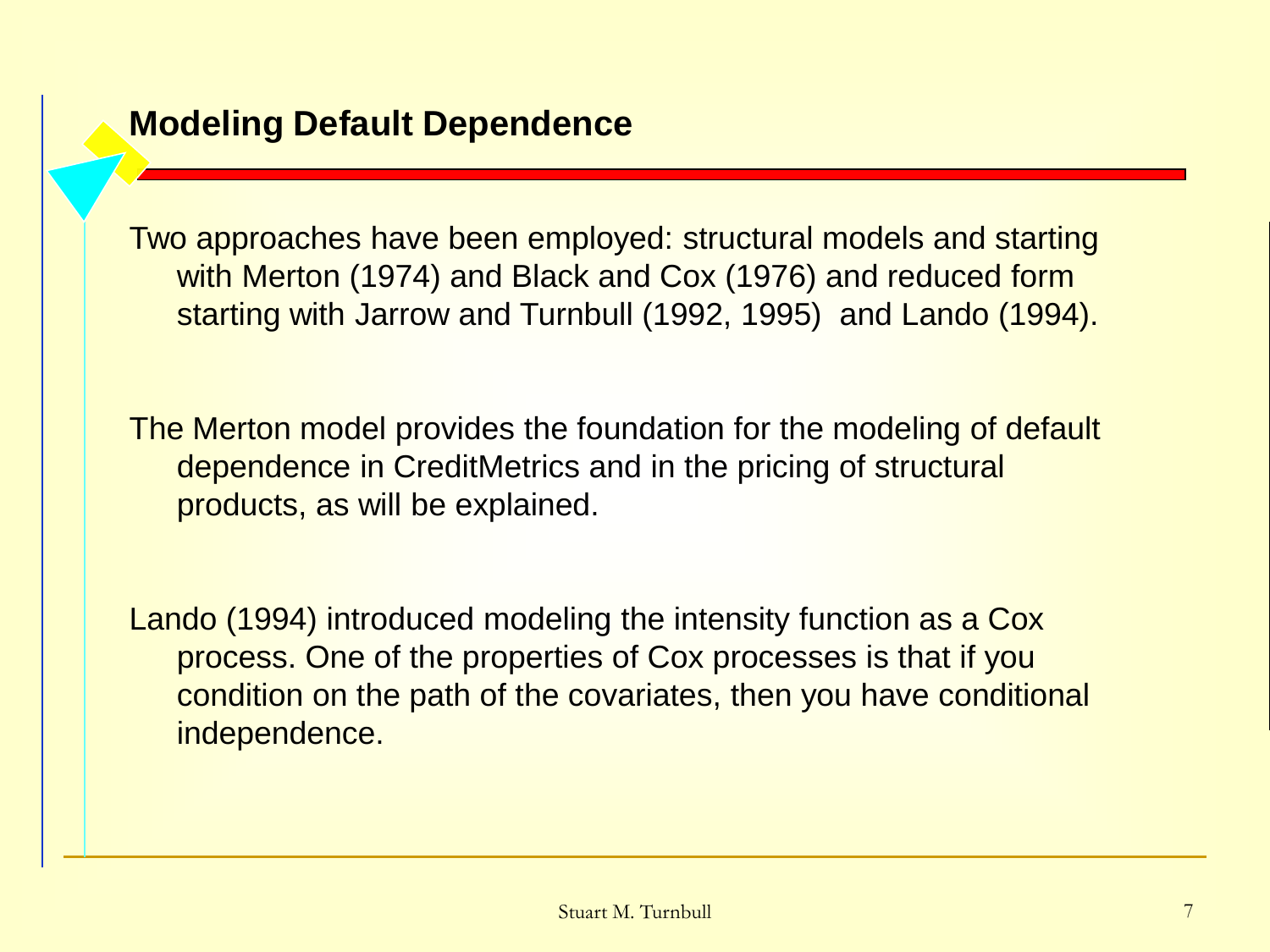## **Modeling Default Dependence: reduced form**

Das, Duffie, Kapadia and Saita (2007) test a joint hypothesis. Given a well specified intensity intensity function, then by conditioning on the path of the covariates, defaults are independence.

- They reject the joint hypothesis and argue that the issue is the assumption of a Cox process.
- However, Fan Yu (2005) argues that a well specified intensity function can generate the observed levels of default dependence observed in the data.
- The authors of this paper never look at this approach, citing the Das et al paper as justification.
- I would suggest that they revisit this approach, though this might take the paper in other directions.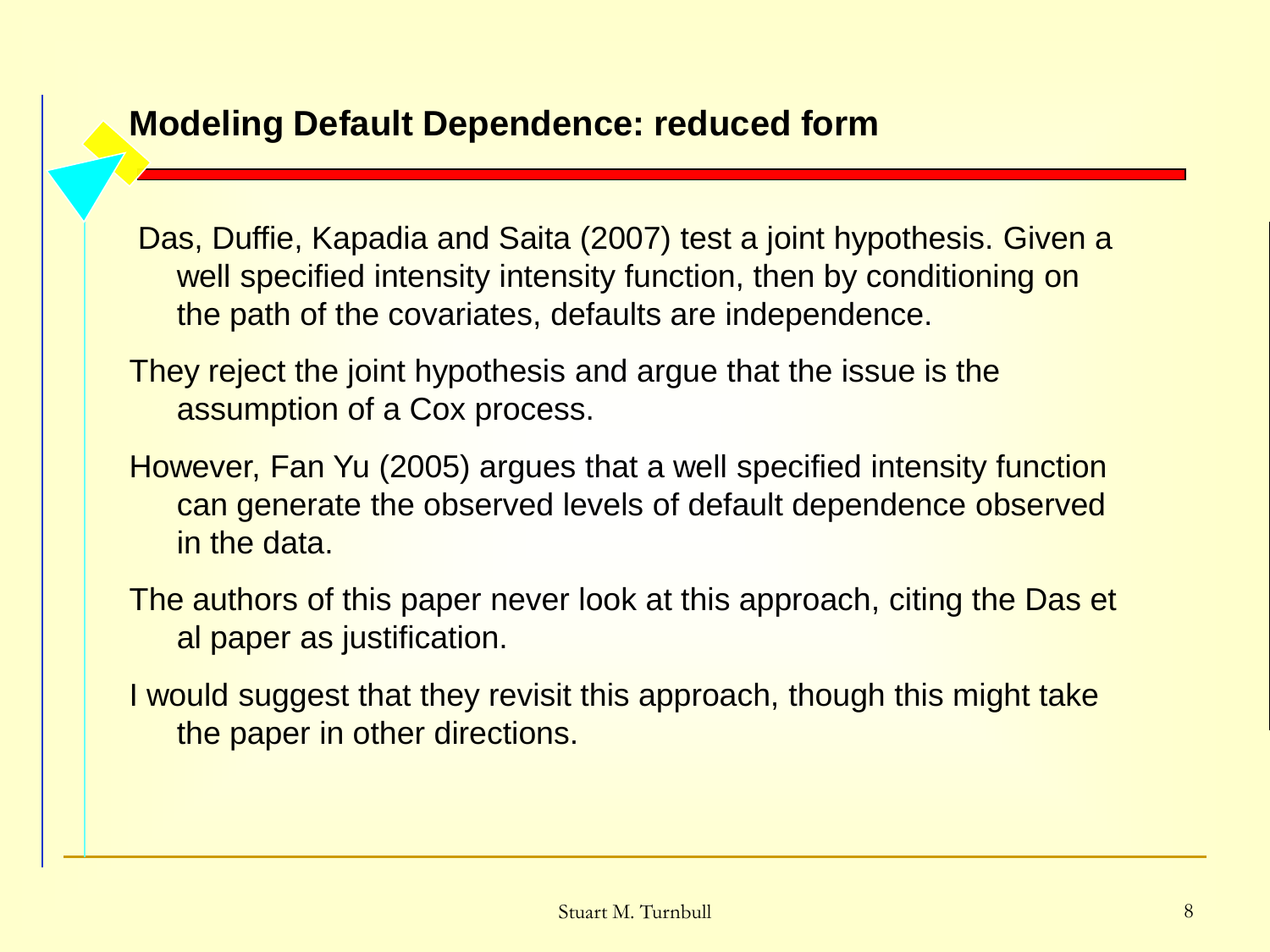## **Normal Copula**

The normal copula has become the work horse in credit the area.

For n random variables and with cumulative marginal distribution functions

$$
F(T_j) = P(\Gamma_j \le T_j)
$$

 $j=1,...n$ , the normal copula is defined as.,

 $P[\Gamma_1 \leq T_1, ..., \Gamma_n \leq T_n] = N_n[N^{-1}(F_1(T_1)), ..., N_v^{-1}(F_n(T_n)), \Sigma]$ 1  $1(11)$  $\Gamma_1 \leq T_1, ..., \Gamma_n \leq T_n$  = N<sub>n</sub>[N<sup>-1</sup>(F<sub>1</sub>(T<sub>1</sub>)), ..., N<sub>v</sub><sup>-1</sup>(F<sub>n</sub>(T<sub>n</sub>)),  $\Sigma$  $\upsilon$  $\overline{\phantom{0}}$ 

The risk management model in CreditMetrics and Li (2000) assumed a normal copula. The marginal distributions are inferred by using credit ratings and the logic behind the Merton (1974) model.

For pricing credit structures, the marginal distributions are inferred from credit default swap prices.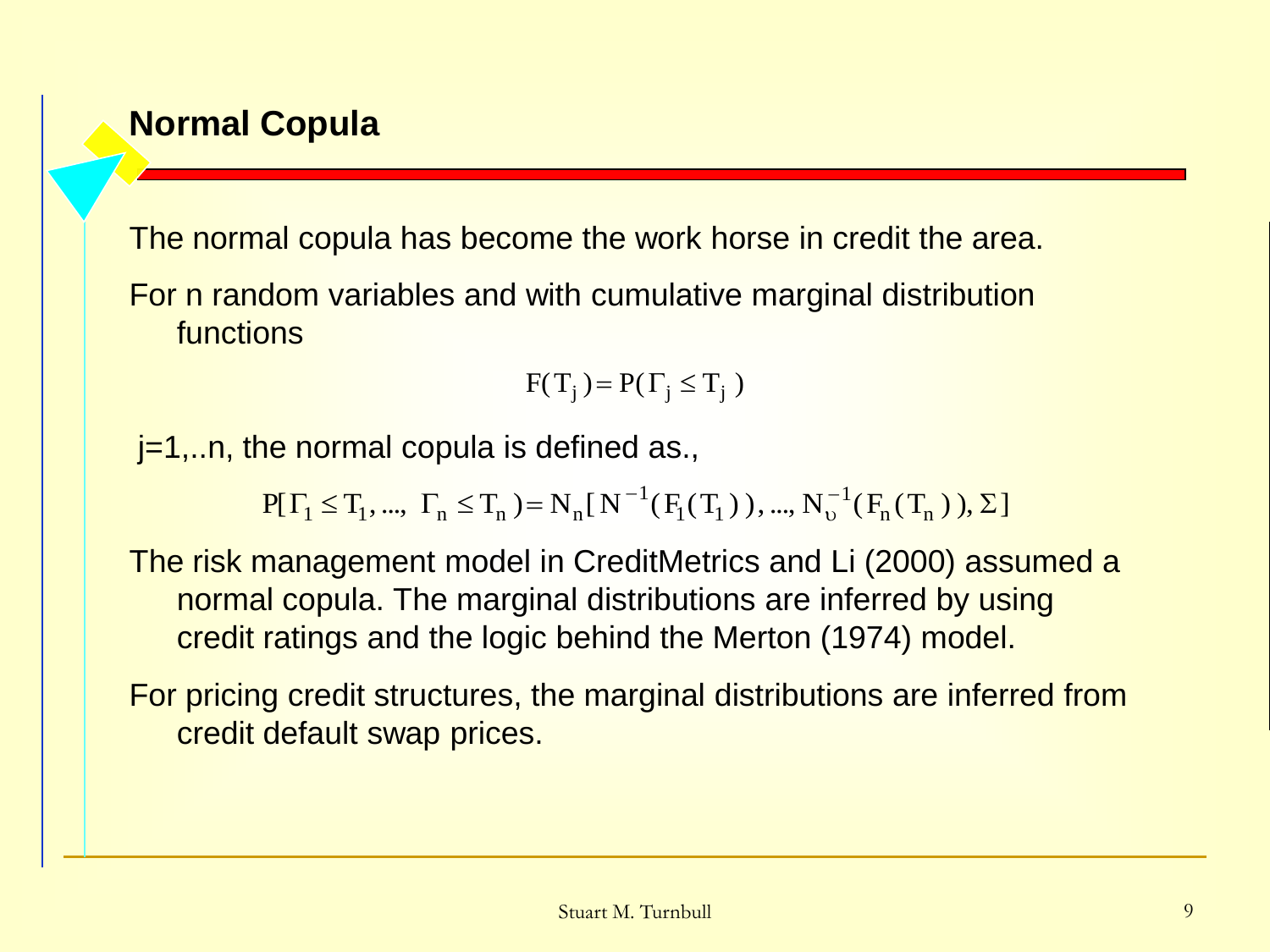# **Normal Copula**

The critical question is the specification of the covariance matrix.

- By appealing to Merton (1974), the correlation matrix is estimated using equity returns.
- For base correlation, the non-diagonal elements of the correlation matrix are assumed to a constant denoted by ρ.
- A separate ρ is estimated for each tranche.
- The copula model is very much a static, mechanical type of approach.
- The only inputs that change are the marginal distributions.
- The base correlation is the only degree of freedom to describe default dependence.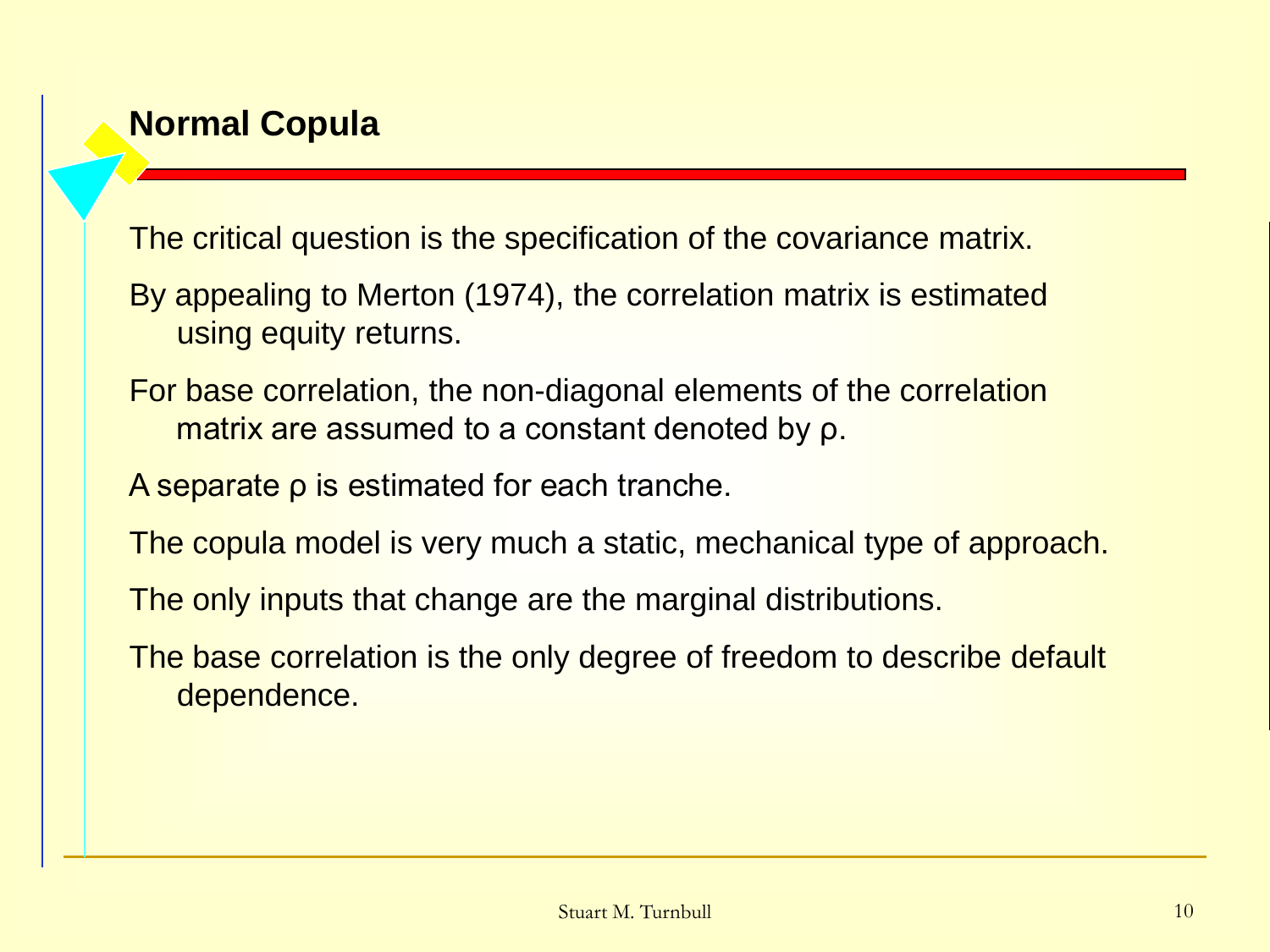#### **Five Year Average Intensity**

Use credit default prices for an obligor to infer the term structure of intensity functions. Calculate the five year survival probability

 $S(t, t + 5) \equiv \exp(-\lambda 5)$ 

and the average intensity.

Question: Given you have 1,3, 5 and 7 year CDS prices, did you look at the dynamics of different parts of the terms structure for a given obligor? and across obligors? Do part of the term structure of survival probabilities have different properties?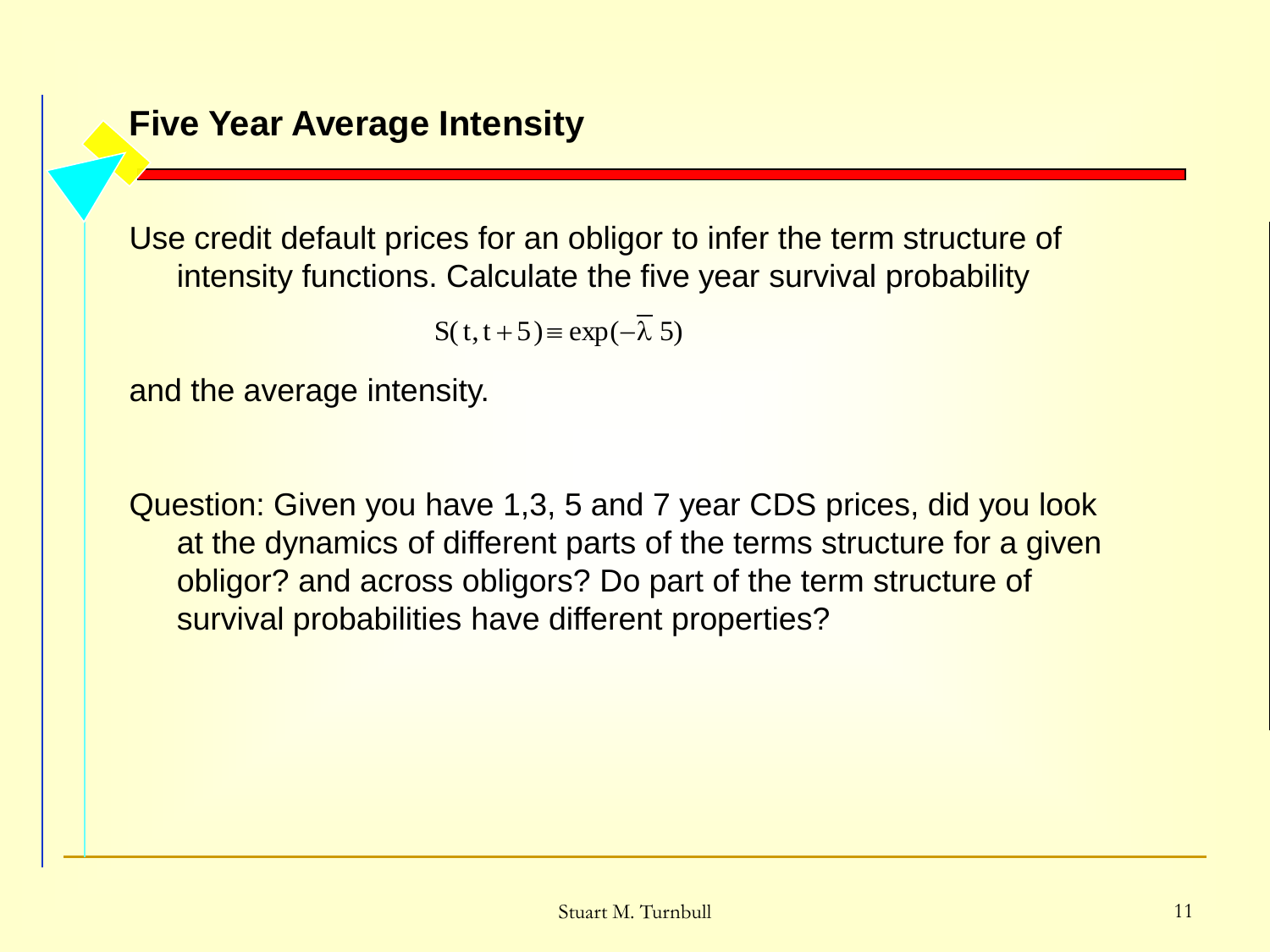## **More Questions**

One of the difficulties I had with this paper is knowing how to interpret the results.

For example, suppose we used a simple barrier model with a jump to default. A closed form solution exists for the survival probability.

The unknowns are

the volatility of equity

the barrier

the intensity of the jump to default.

How does one calibrate these parameters?

We could use the term structure of CDS prices for a particular obligor each day and test whether the calibrated parameters are stationary?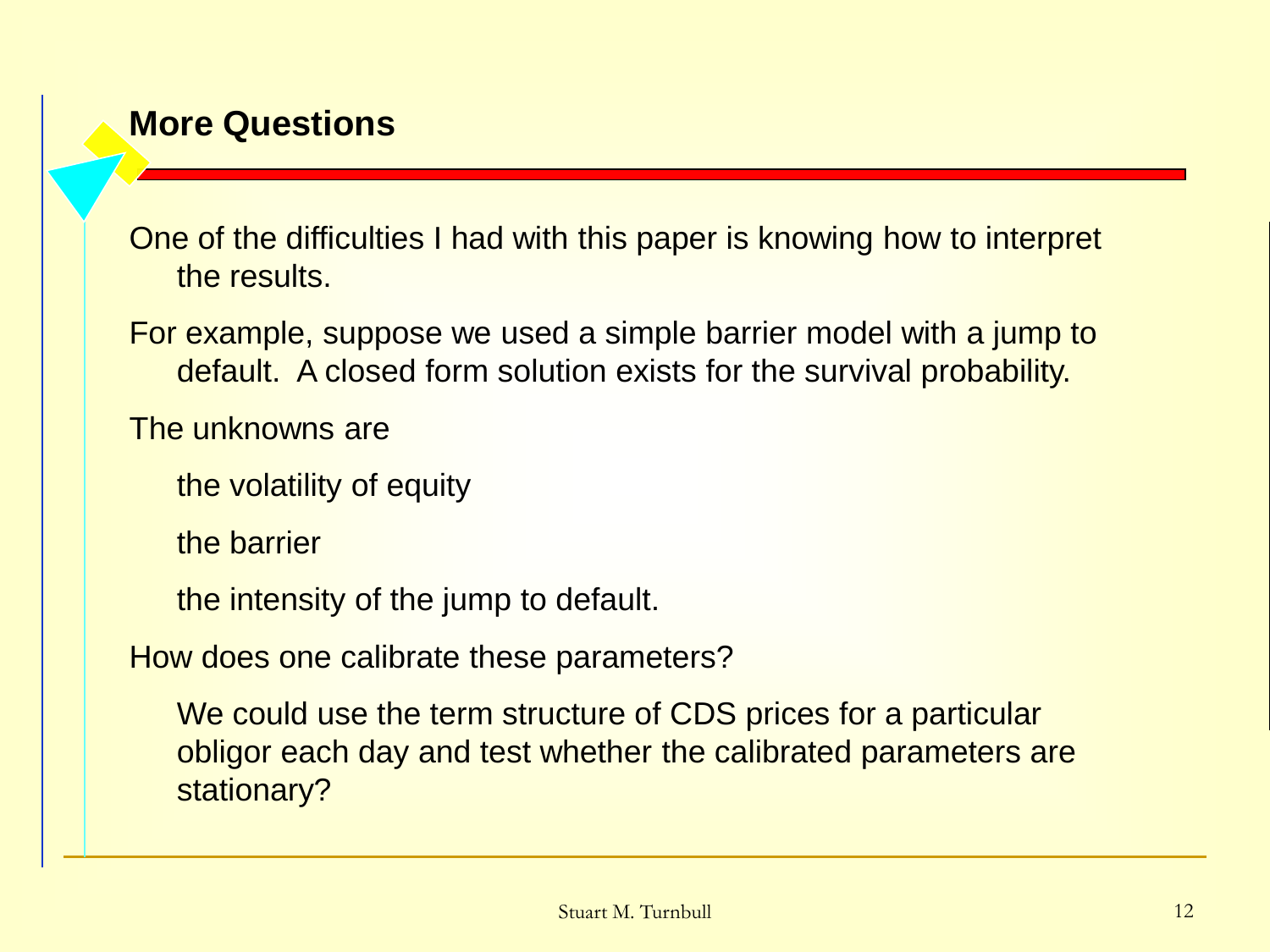## **More Questions**

What do you do about a portfolio of names?

We know that a normal copula is unable to price the different tranches, so it comes as no surprise that base correlation varies with the tranches and over time. The question is why. The authors should provide evidence to answer this question.

If you are going to assume a complex structure for the dynamics of volatility, then your simple pricing models for individual obligors disappears.